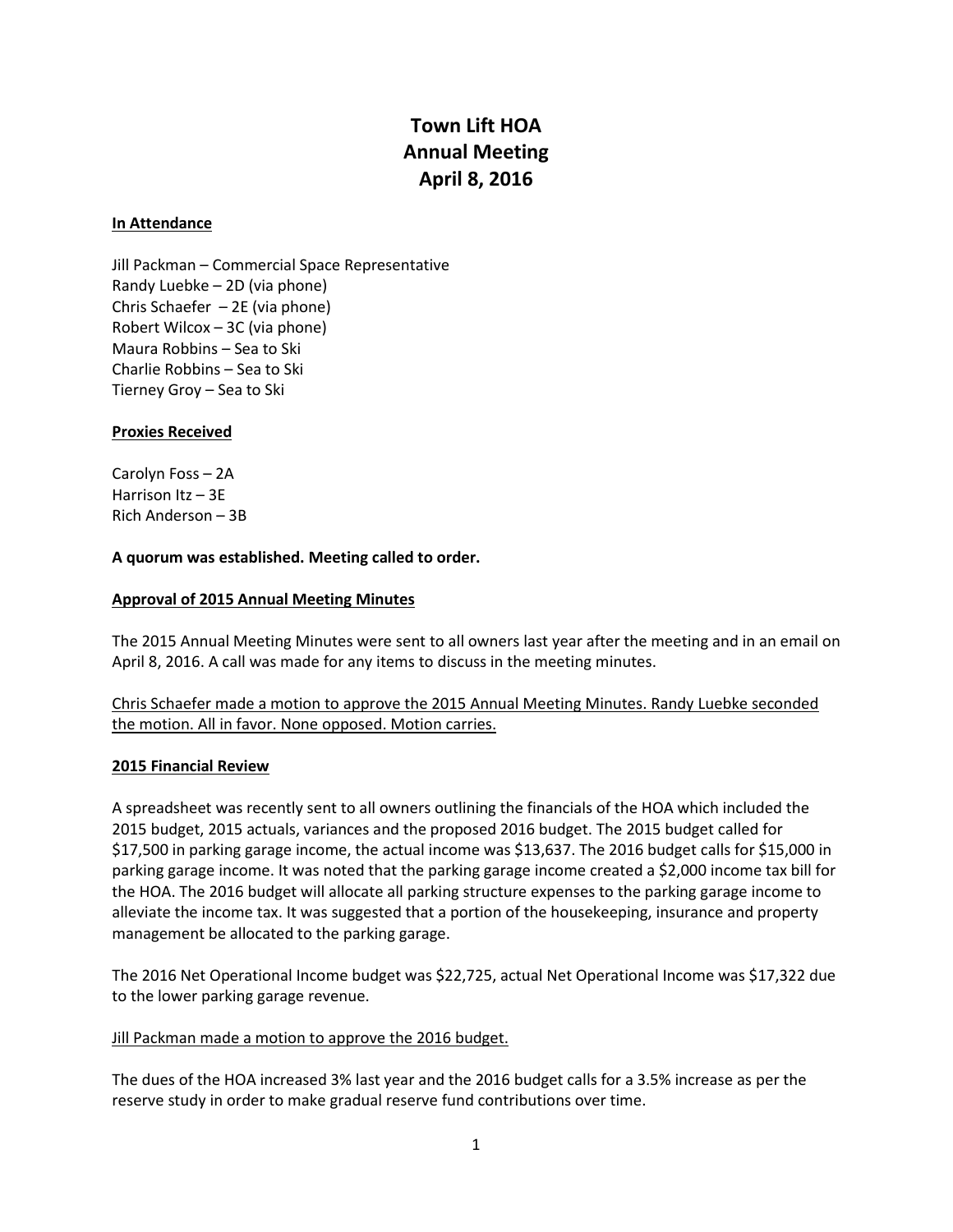## Chris Schaefer seconded the motion on the floor. All in favor. None opposed. Motion carries.

## **Old Business**

## **Property Report**

The approximately \$20,000 in expenses the HOA incurred with the elevator during the power outage have been submitted to Rocky Mountain Power for reimbursement. Town Lift experienced the largest expense during the outage compared to other businesses in the area. Charlie Robbins will continue to follow up on the reimbursement process. The expense has also been submitted to the insurance company. It was noted there was a power surge in Park City recently due to high winds that blew a transformer in Old Town. When Rocky Mountain Power turned the power back on, it was not done correctly so there was a big surge which took out the power for many days. The surge blew the Town Lift's elevator circuit board and panel. When the elevator company repaired the circuit board and panel additional protections were also installed to keep this from happening again.

The HOA recently did a LED conversion test in the owner's side of the garage and it was determined that it is much lighter, the bulbs last longer and are less expensive to run. It cost \$2,500 to replace 19 LED lamps in the owner section. White reflective paint has been placed on sections of the ceiling in the owner section. It was determined that the public side of the garage should be converted to LED.

The sewer drains will be done in the fall and the spring which should address any problems in the commercial area. It was noted that Bahnhof is still experiencing leaking and the owner is surprised that the HOA is spending money on painting the garage when her area is still leaking. It was noted all the individual units' water lines all tie into common lines. The HOA is responsible for the common line. The recent issues were occurring in one unit that had a large clog, which is the individual owners' responsibility. It was suggested that an email be sent to all owners reminding them to clean out their drains, especially if the unit is rented.

Chris Schaefer noted he recently looked at the roof with a contractor and they identified a tear in the membrane and openings in the bricks at the tops of the columns above 3E, 2E and Bahnhof. Sea to Ski will follow up on these issues now that the temperatures have increased. It was suggested that the HOA use a different contractor to do the work as the current contractor does not work quickly.

#### **New Business**

Estimates will be obtained and reviewed for the repair and repainting of the garage ramps. A replacement luggage cart has been ordered.

A keypad entry system will be installed on the backside of the building by Bahnhof once the revised estimate is approved by the board. It was suggested there should only be one code for the entry system, stairwell and the elevator. A request will be sent to all owners asking what code they would like to use for the keypad. Each owner should inform their property management company of the codes as well as making sure their property management company has keys to the building, unit and ski lockers. A discussion ensued regarding how to change the elevator codes, if the stairwell keypad is connected to the elevator system and whether the new key pad could be connected to the elevator system. It was determined that Charlie Robbins will contact the elevator company to get the information.